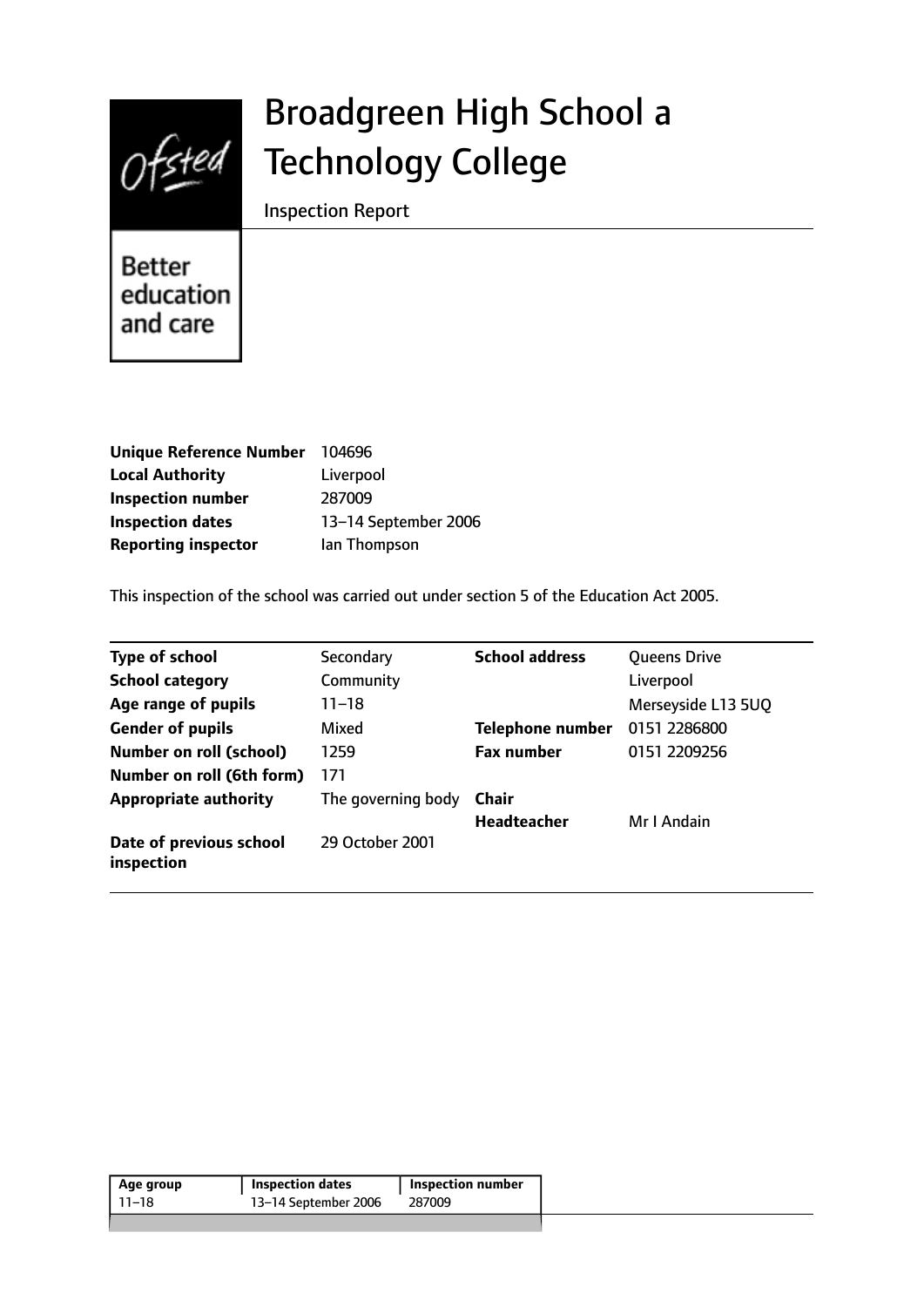© Crown copyright 2006

Website: www.ofsted.gov.uk

This document may be reproduced in whole or in part for non-commercial educational purposes, provided that the information quoted is reproduced without adaptation and the source and date of publication are stated.

Further copies of this report are obtainable from the school. Under the Education Act 2005, the school must provide a copy of this report free of charge to certain categories of people. A charge not exceeding the full cost of reproduction may be made for any other copies supplied.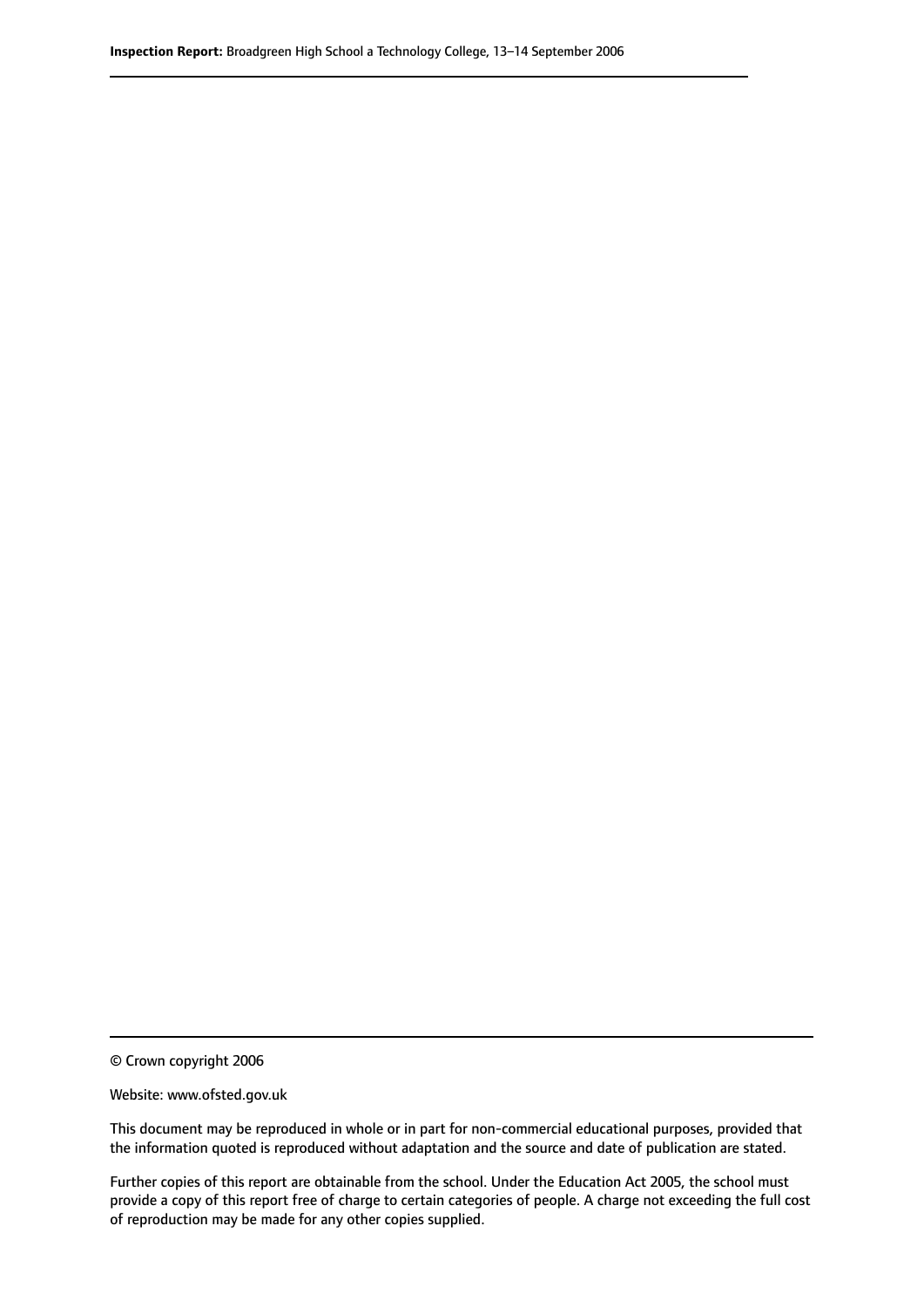# **Introduction**

The inspection was carried out by four Additional Inspectors.

## **Description of the school**

This larger than average school serves an area of considerable social and economic deprivation. The proportion of students entitled to free school meals is higher than average, as is the proportion that has learning difficulties or disabilities. Slightly more than 10% of students are from minority ethnic backgrounds, including a small number of asylum seekers and refugees; 74 of these students are at an early stage of learning English. In addition to being a specialist college for technology, the school has two special units on site - one for deaf students and one for students who have physical disabilities. Problems associated with rebuilding as part of a Private Finance Initiative have presented the school with significant specialist accommodation difficulties over recent years. The school is part of a national project to improve attendance.

## **Key for inspection grades**

| Grade 1 | Outstanding  |
|---------|--------------|
| Grade 2 | Good         |
| Grade 3 | Satisfactory |
| Grade 4 | Inadequate   |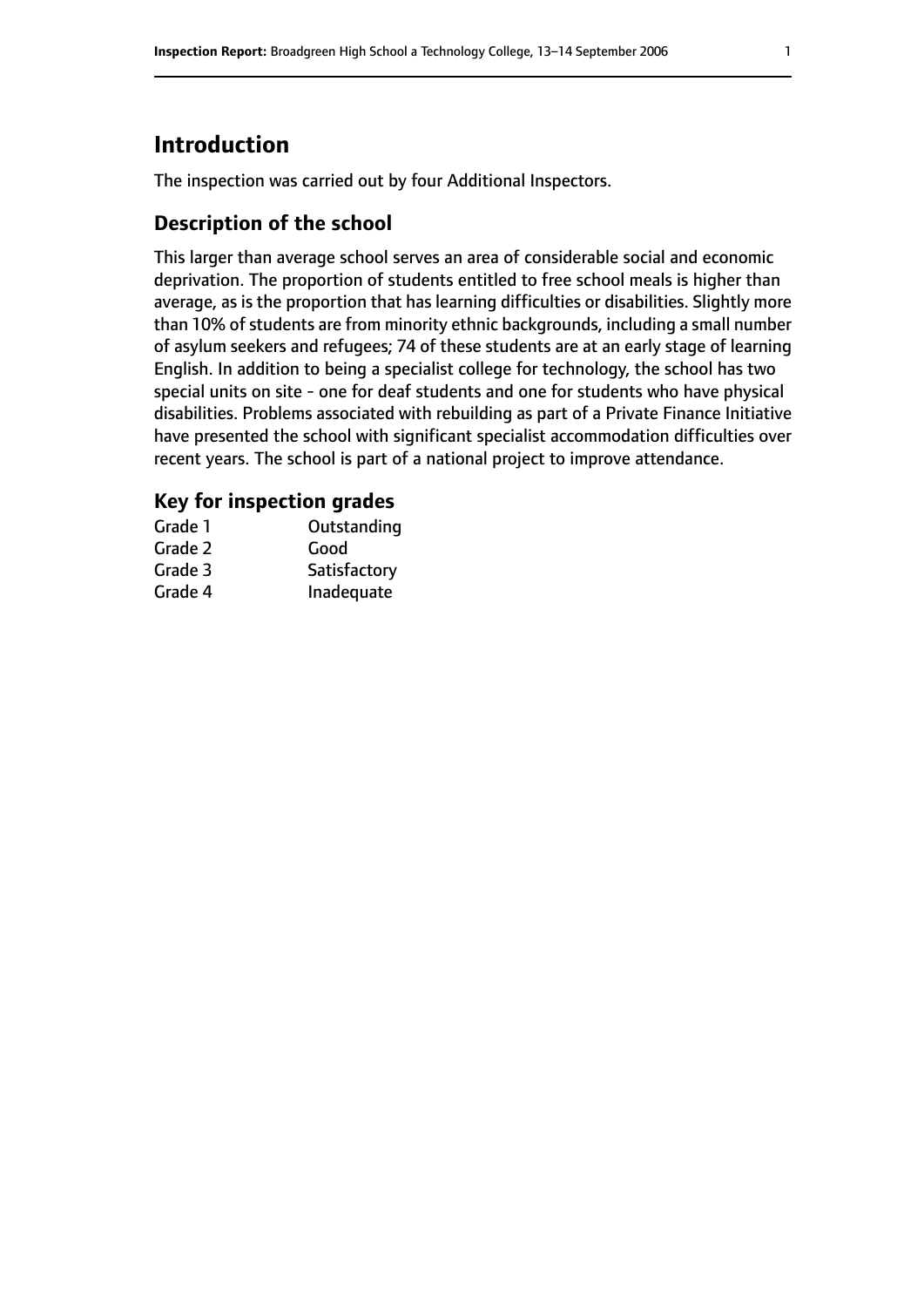# **Overall effectiveness of the school**

#### **Grade: 3**

This is a satisfactory and improving school. It has many good features. From a low starting point, the majority of students make satisfactory progress through the school. By the end of Year 9 and Year 11 standards are well below national averages, although GCSE results are slowly improving. Enthusiastic and energetic teaching promotes good learning through well planned lessons. Nevertheless, good progress in lessons is not fully reflected in students' long-term achievement. This is because there are several barriers that affect progress. The school's marking and assessment policies, whilst sound, are not applied consistently and good practice is not shared. Consequently, some opportunities are missed to support students' progress by telling them clearly how to improve. Attendance and punctuality remain issues that depress achievement. However, the school is involved in a national project for attendance and has attained and exceeded its agreed targets. An additional barrier to learning is that many students enter the school with low levels of literacy. This tends to slow progress and affects standards, particularly in Years 7 to 9. By Year 10, the school's efforts to improve literacy are paying off so students make better progress in Years 10 and 11. For a number of years the school has worked in difficult circumstances resulting from extensive building work. Now that building work is complete, the school has a platform on which to manage further improvement, supported by the high quality facilities established to support its specialist status.

The school's motto, 'Work, learn, care and excel together', drives an effective pastoral system. Students are well known to staff, their needs are understood and they are well supported. The two resourced units contribute much to the overall ethos of the school and help bind the community together. As a result, students show sensitivity to the needs of others. They have an increased awareness of disability, which enhances their moral and social development. The quality of care provided by the school is good, which supports students' good personal development and well-being. The care for students with learning difficulties and/or disabilities is outstanding because of the highly effective personalised programmes that ensure the very best resources and medical support. As a result, these students make good progress and many achieve well. The school's well deserved reputation for supporting and caring for its students, particularly the vulnerable, means that it attracts a higher proportion of those who have had difficulties in their education elsewhere. Although many do well, this also has an adverse effect on the school's performance and attendance figures because some of these students have to go into hospital for prolonged periods of treatment or need time out of school prior to settling back into school life.

The school's curriculum in Years 7 to 11 is broad, balanced and effective. It is enhanced by vocational courses and enriched by a wide range of extra-curricular activities that boost learning and contribute significantly to students' personal development.

The headteacher, governors and managers at all levels have led and managed the school's development and have coped well with the difficulties of the long-running building programme. As a result, the school has improved since the last inspection and is well placed for further improvement. The school is now a shining example of how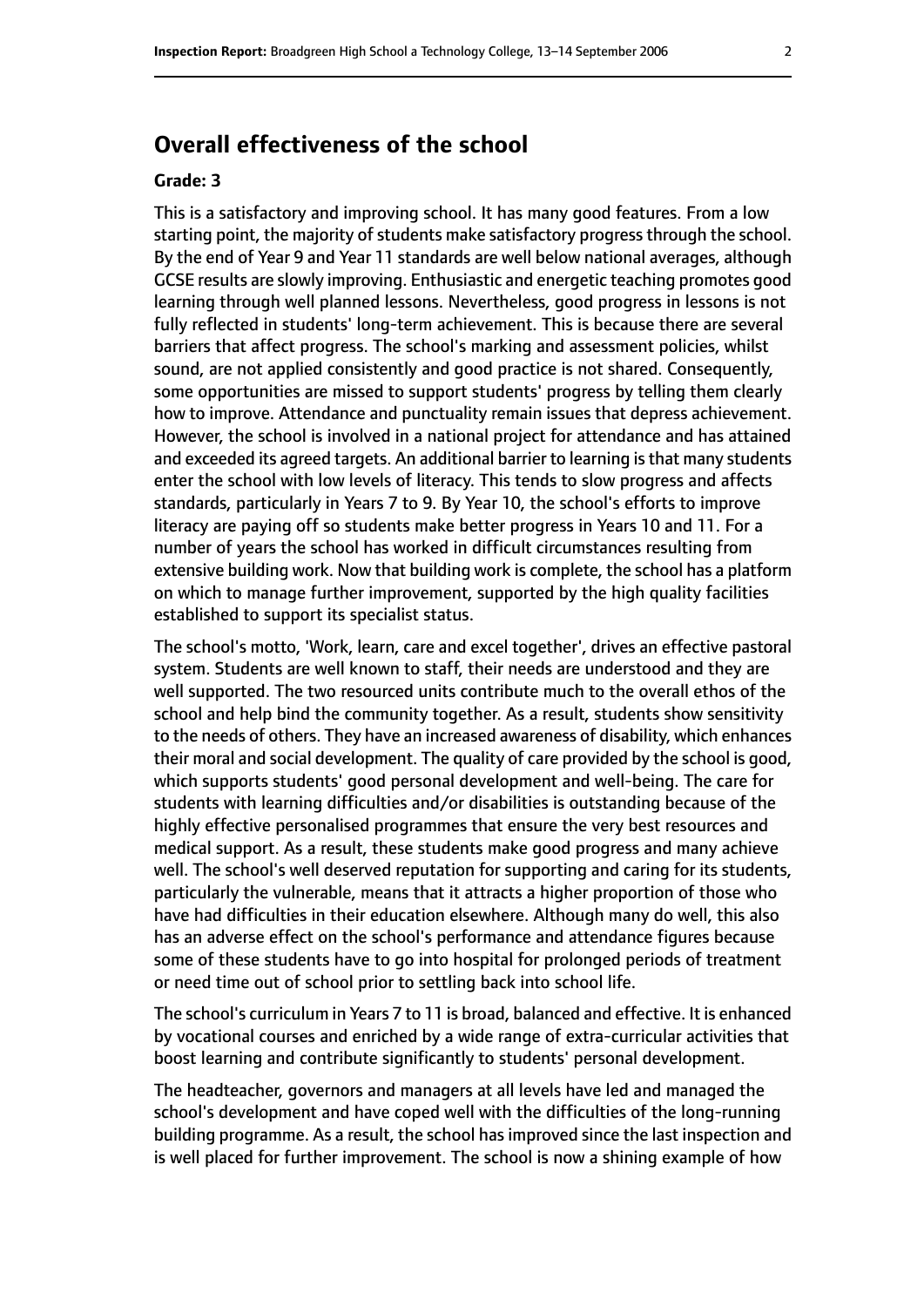full access to everything that it offers can be provided for all, including those with learning difficulties, disabilities and those at an early stage of learning English. The school's evaluation of its work is accurate so priorities for improvement are well understood. Monitoring of classroom performance is thorough so strengths and weaknesses in teaching and learning are identified. There is not enough sharing of good practice to help raise achievement across the school and so iron out inconsistencies in the work of some subjects. The school provides satisfactory value for money and discharges its wider responsibilities as a technology college well.

## **Effectiveness and efficiency of the sixth form**

#### **Grade: 3**

The standard of students' work and their progress are both improving. This improvement is supported by better use of target setting and good systems for tracking progress. The school is part of an effective collaborative partnership with other local schools, which ensures a breadth of opportunities that enable many students to continue their education who otherwise might not do so. Low entry level requirements encourage students with a wide range of abilities into the sixth form. Those who follow the excellent International Baccalaureate courses are achieving well. However, a significant number of students completing vocational and other courses last year had little to show in terms of paper qualifications for their extra year at school. This is because the levels of courses available to them were not the most appropriate. Overall, standards are average and as a result of the satisfactory curriculum, achievement is satisfactory rather than good. The quality of teaching and learning is good and there is a robust system of lesson monitoring in place. Long-term achievement has been only satisfactory, despite good teaching, for the same reasons that have affected the main school. The proportion of students completing courses is improving and the number of students returning to the sixth form is growing. The new sixth form leadership team has a clear sense of purpose and is implementing strategies to ensure improvements in standards and progress.

#### **What the school should do to improve further**

- Increase the proportion of students gaining average standards, particularly at the end of Year 9.
- Ensure that school policies relating to marking and assessment are applied consistently and good practice is shared.
- Ensure that all students in the sixth form are provided with appropriate courses matched to their needs.

# **Achievement and standards**

#### **Grade: 3**

#### **Grade for sixth form: 3**

Achievement as students move up through the school is satisfactory. Students enter Year 7 with standards well below average. There are few higher attainers. By the end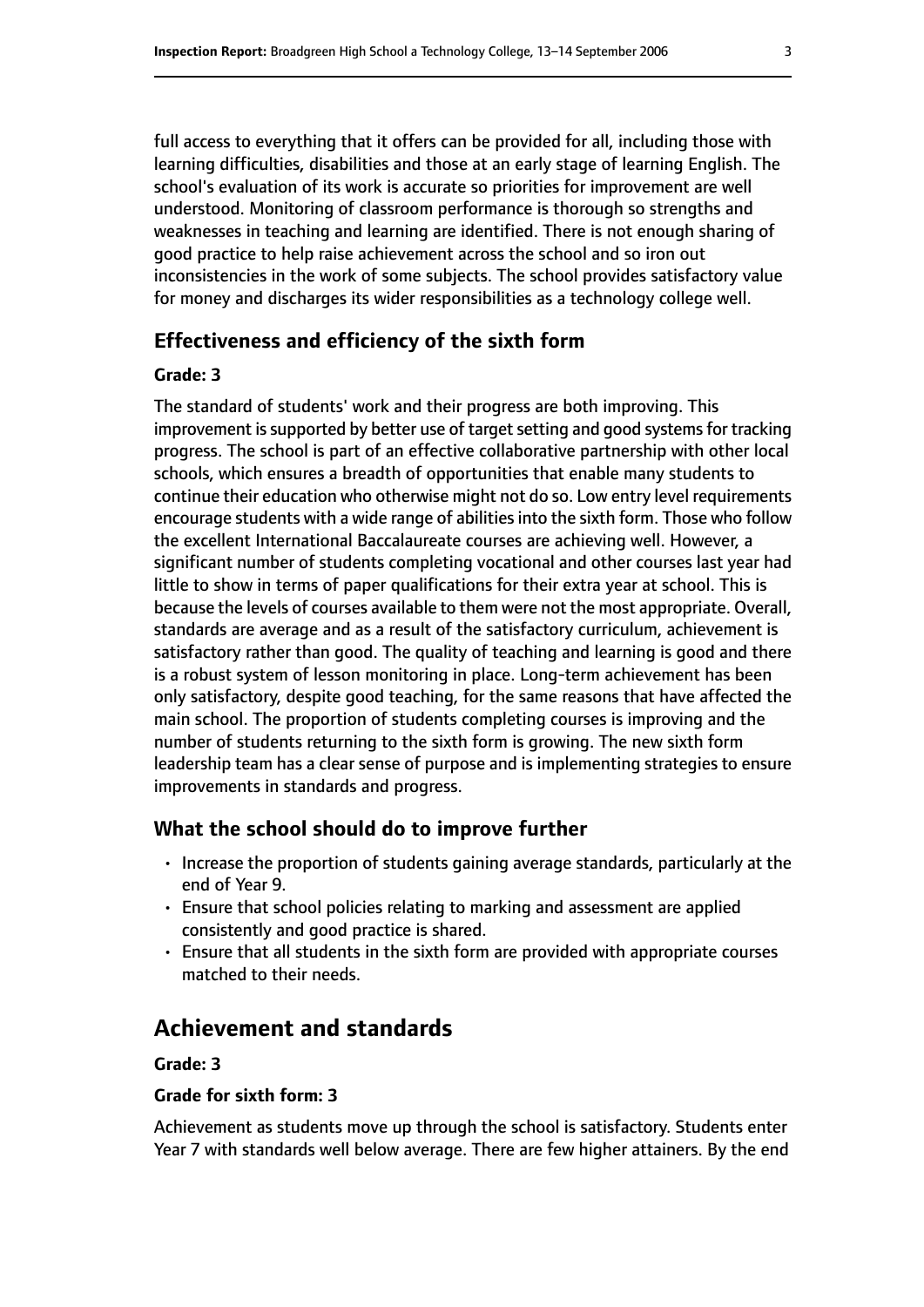of Year 9, standards remain well below national averages but are broadly in line with similar schools. GCSE results have been slowly improving. Consequently, the gap between the school's results and national averages, although large, is closing. Technology status is helping to drive up standards through the provision of enhanced equipment and improved styles of teaching. This is to be seen particularly in better results in information and communication technology and other related areas. Students with learning difficulties and/or disabilities make good progress because of the high quality support they receive. Similarly, students at an early stage of learning English also make good progress.

# **Personal development and well-being**

#### **Grade: 2**

#### **Grade for sixth form: 2**

The school strives to ensure the inclusion of all students. The successful integration of students with various disabilities, including deafness, is an outstanding feature. Students from a widening range of ethnic backgrounds feel part of this harmonious school community. The school provides a safe and secure environment in which most students are happy and behave well. Students feel that bullying is effectively dealt with and they are appreciative of the help and support available. The school council is active in raising issues and makes a positive contribution to the school's website. Suitable sex education and guidance in keeping safe and well are provided.

The school effectively promotes healthy living through its catering, fitness activities and various special events. Students are encouraged to play a full part in the wider community and most participate enthusiastically in school life. Work experience and effective careers guidance ensure that students develop skills and understand the world of work. Pupils' understanding of spiritual, moral, social and cultural issues is good. Although attendance remains stubbornly below the national average new targets agreed with the Department for Education and Skills have been exceeded.

# **Quality of provision**

#### **Teaching and learning**

#### **Grade: 2**

#### **Grade for sixth form: 2**

A purposeful learning atmosphere is fostered effectively through the positive relationships that exist between students and their teachers. As a result, students learn well, are willing to undertake imaginative activities and are not afraid to take risks in their learning. A strong feature of students' learning is the collaboration between teachers and support assistants to ensure that students with special needs and disabilities are able to participate fully and make good progress. However, in some lessons learning relies too heavily on teacher direction and mundane tasks. As a result,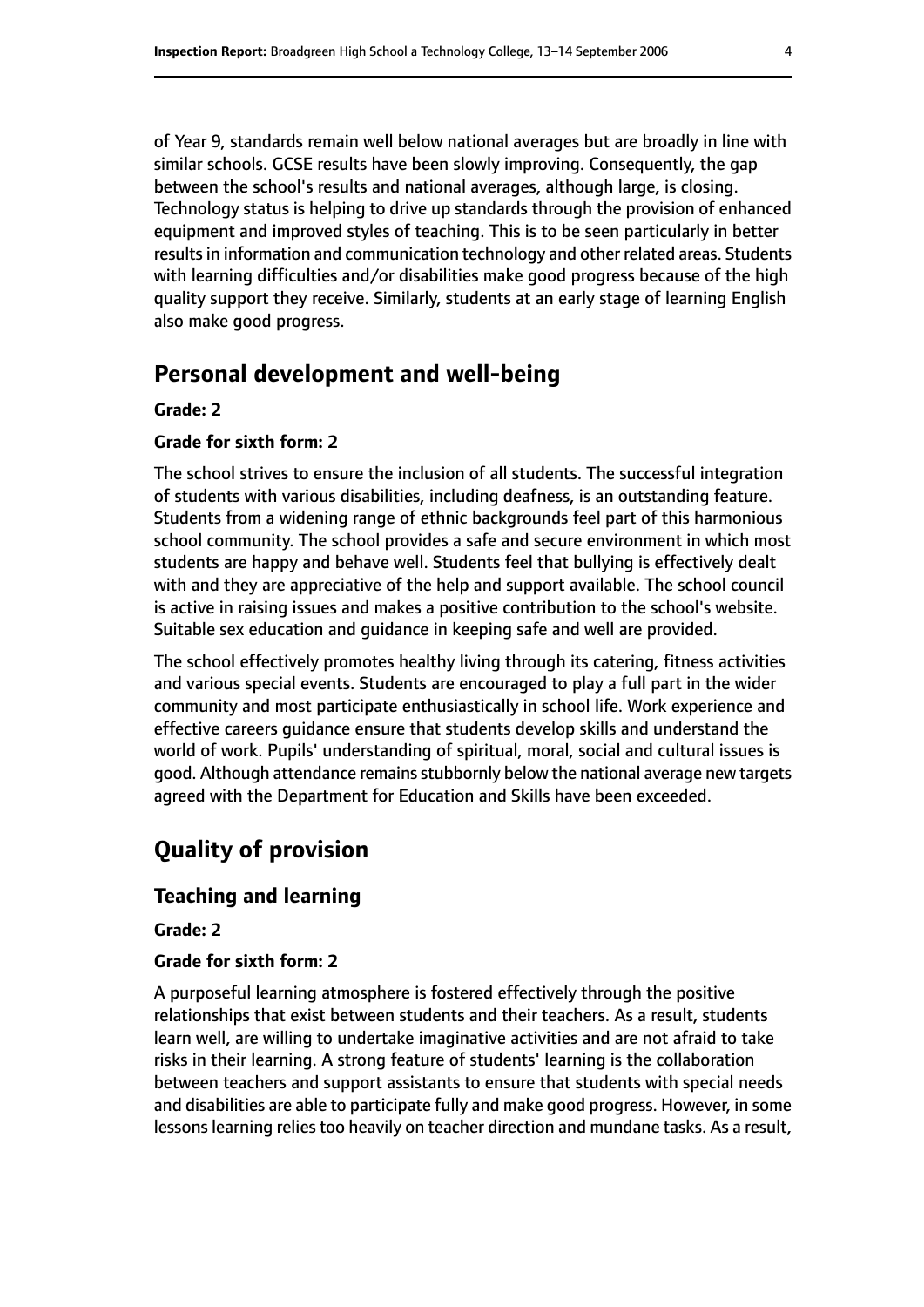the natural curiosity of students is not exploited; they lose interest and on occasions become disruptive.

#### **Curriculum and other activities**

#### **Grade: 2**

#### **Grade for sixth form: 3**

The curriculum provides well for students' needs, including those students in the school's two special units. A strong feature of the curriculum is the work the school does to prepare students for their future economic well-being through an impressive work-related learning programme. The school has received a national award for its work in this area and one for the advanced study support it provides outside normal hours which contributes much to students' progress.

#### **Care, guidance and support**

#### **Grade: 2**

#### **Grade for sixth form: 3**

Procedures for child protection and risk assessment ensure that students are very well safeguarded. Students are well prepared for their transfer from primary school and this is outstanding for students who are in the resourced provision for deaf and physically disabled students. Excellent support from staff and external agencies enables vulnerable students and those with learning difficulties and/or disabilities to make good progress. Students receive good guidance in relation to their personal needs from a range of effective sources, with additional mentoring programmes for vulnerable students which help support their progress. The guidance that students receive at the end of Year 11, whilst satisfactory, is less successful, as a number of students in the sixth form do not achieve as well as they should because they are provided with courses at an inappropriate level.

## **Leadership and management**

#### **Grade: 2**

#### **Grade for sixth form: 2**

The good quality leadership and management have not been fully reflected in the school's overall effectiveness. This is because of the difficulties it has faced since the last inspection which have affected achievement and standards. Nevertheless, the school's leadership and its staff have coped well with the problems they have faced. The senior management team shares the headteacher's vision for the school's development and ensures that it is communicated well to all staff. The result is an inclusive school that successfully promotes the personal development of all students and is well placed to improve. Senior staff provide a highly visible presence around the school that contributes much to its sense of purpose. They are aware that there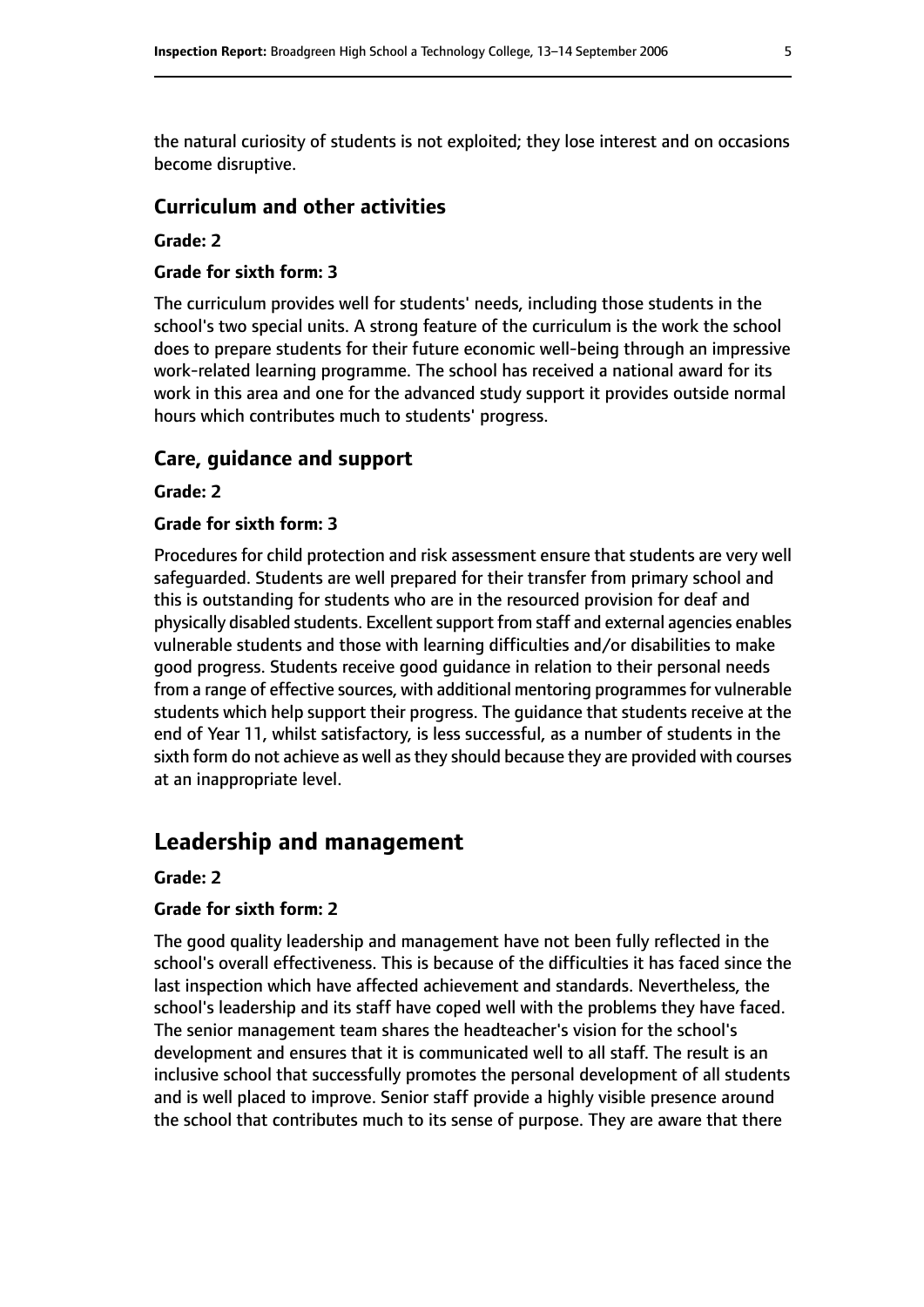is a need to share the good work happening in many departments in order to improve marking and assessment even further.

Changes in curriculum arrangements and the provision of resources are evaluated carefully to ensure best value. This process is well supported by the well informed governing body. Governors hold the school to account for its performance well and play a full part in shaping its direction.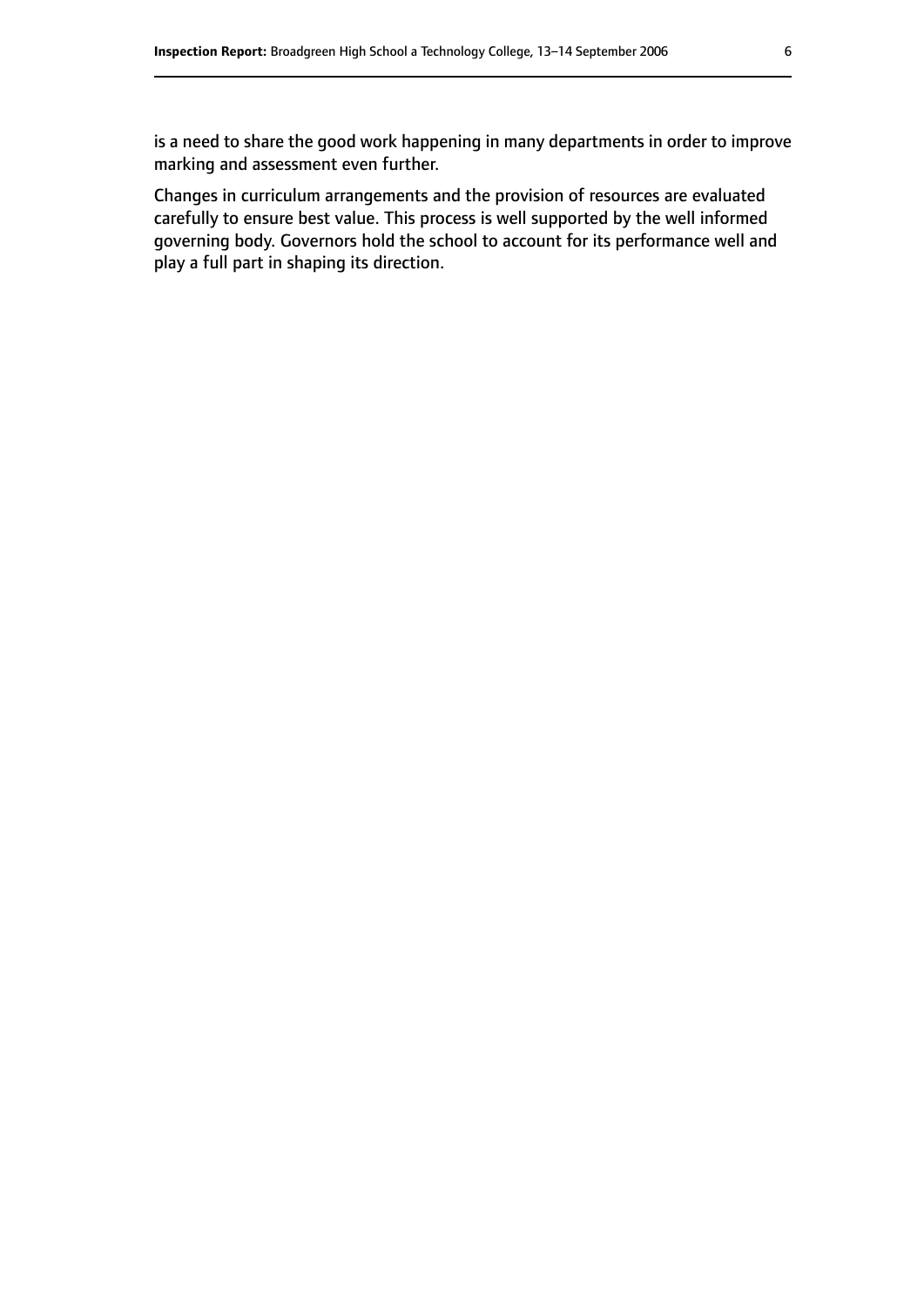**Any complaints about the inspection or the report should be made following the procedures set out inthe guidance 'Complaints about school inspection', whichis available from Ofsted's website: www.ofsted.gov.uk.**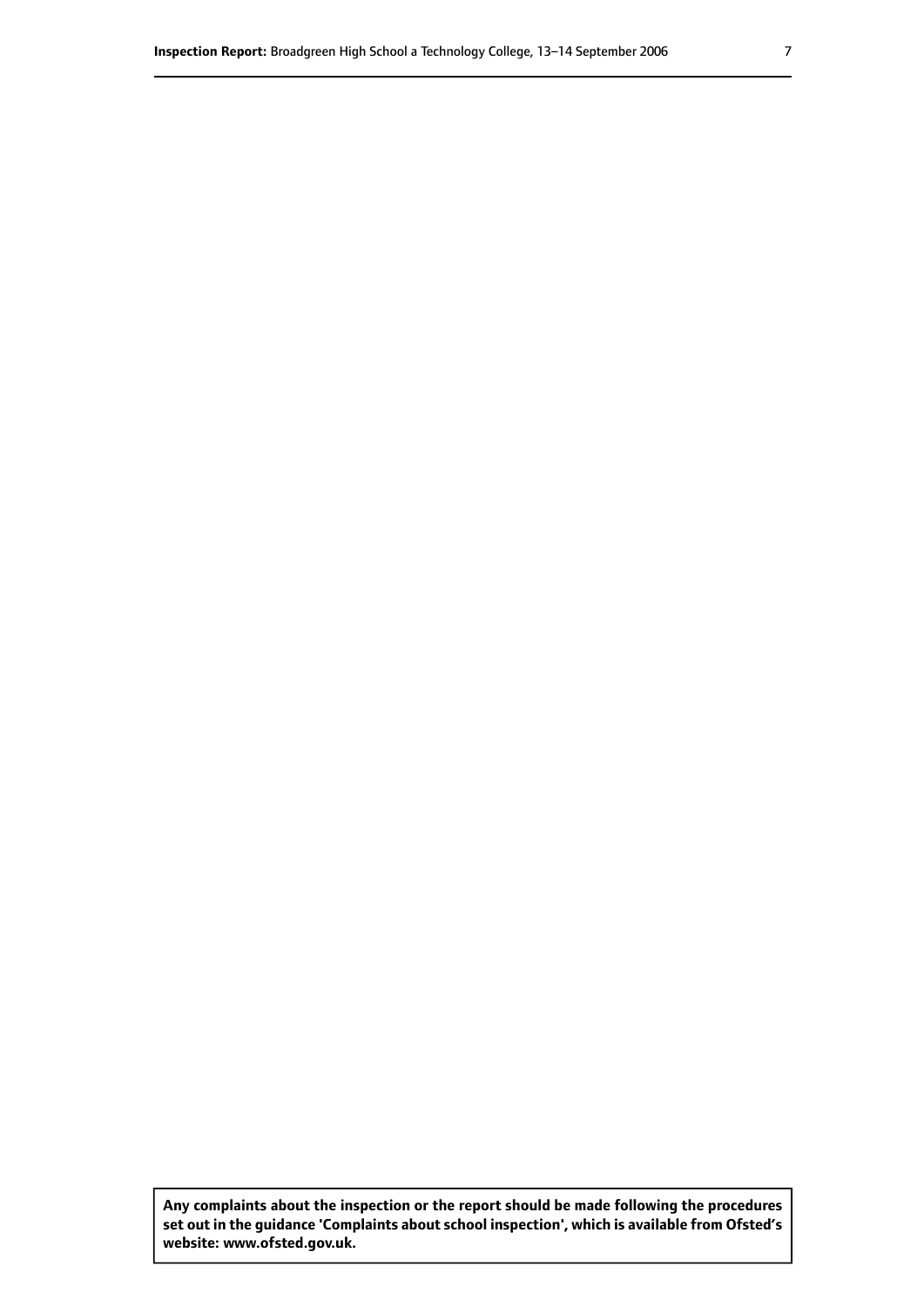# **Inspection judgements**

| Key to judgements: grade 1 is outstanding, grade 2 good, grade 3 satisfactory, $\parallel$ | School         | $16-19$ |
|--------------------------------------------------------------------------------------------|----------------|---------|
| and grade 4 inadeguate                                                                     | <b>Overall</b> |         |

# **Overall effectiveness**

| How effective, efficient and inclusive is the provision of<br>education, integrated care and any extended services in meeting<br>the needs of learners? |     |     |
|---------------------------------------------------------------------------------------------------------------------------------------------------------|-----|-----|
| How well does the school work in partnership with others to<br>promote learners' well-being?                                                            |     |     |
| The effectiveness of the school's self-evaluation                                                                                                       |     |     |
| The capacity to make any necessary improvements                                                                                                         |     |     |
| Effective steps have been taken to promote improvement since<br>the last inspection                                                                     | Yes | Yes |

# **Achievement and standards**

| How well do learners achieve?                                                                               |  |
|-------------------------------------------------------------------------------------------------------------|--|
| The standards <sup>1</sup> reached by learners                                                              |  |
| How well learners make progress, taking account of any significant<br>variations between groups of learners |  |
| How well learners with learning difficulties and disabilities make<br>progress                              |  |

# **Personal development and well-being**

| How good is the overall personal development and<br>well-being of the learners?                                  |  |
|------------------------------------------------------------------------------------------------------------------|--|
| The extent of learners' spiritual, moral, social and cultural<br>development                                     |  |
| The behaviour of learners                                                                                        |  |
| The attendance of learners                                                                                       |  |
| How well learners enjoy their education                                                                          |  |
| The extent to which learners adopt safe practices                                                                |  |
| The extent to which learners adopt healthy lifestyles                                                            |  |
| The extent to which learners make a positive contribution to<br>the community                                    |  |
| How well learners develop workplace and other skills that will<br>contribute to their future economic well-being |  |

# **The quality of provision**

| How effective are teaching and learning in meeting the<br>full range of the learners' needs?          |  |
|-------------------------------------------------------------------------------------------------------|--|
| How well do the curriculum and other activities meet the<br>range of needs and interests of learners? |  |
| How well are learners cared for, guided and supported?                                                |  |

 $^1$  Grade 1 - Exceptionally and consistently high; Grade 2 - Generally above average with none significantly below average; Grade 3 - Broadly average to below average; Grade 4 - Exceptionally low.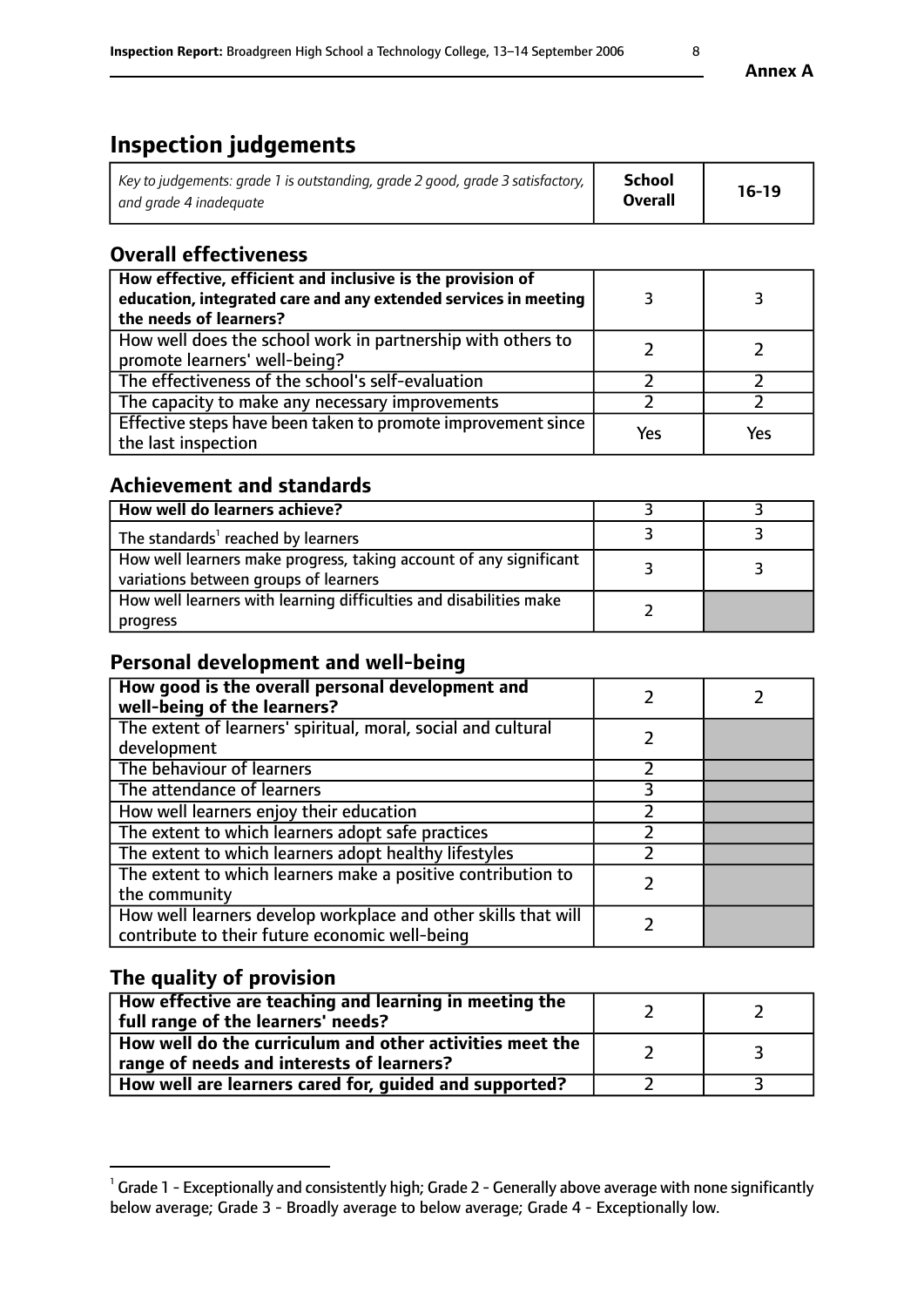# **Leadership and management**

| How effective are leadership and management in raising<br>achievement and supporting all learners?                                                 |     |     |
|----------------------------------------------------------------------------------------------------------------------------------------------------|-----|-----|
| How effectively leaders and managers at all levels set clear<br>direction leading to improvement and promote high quality of<br>care and education |     |     |
| How effectively performance is monitored, evaluated and<br>improved to meet challenging targets                                                    | 3   |     |
| How well equality of opportunity is promoted and discrimination<br>tackled so that all learners achieve as well as they can                        |     |     |
| How effectively and efficiently resources, including staff, are<br>deployed to achieve value for money                                             | フ   |     |
| The extent to which governors and other supervisory boards<br>discharge their responsibilities                                                     |     |     |
| Do procedures for safequarding learners meet current<br>qovernment requirements?                                                                   | Yes | Yes |
| Does this school require special measures?                                                                                                         | No  |     |
| Does this school require a notice to improve?                                                                                                      | No  |     |

**Annex A**